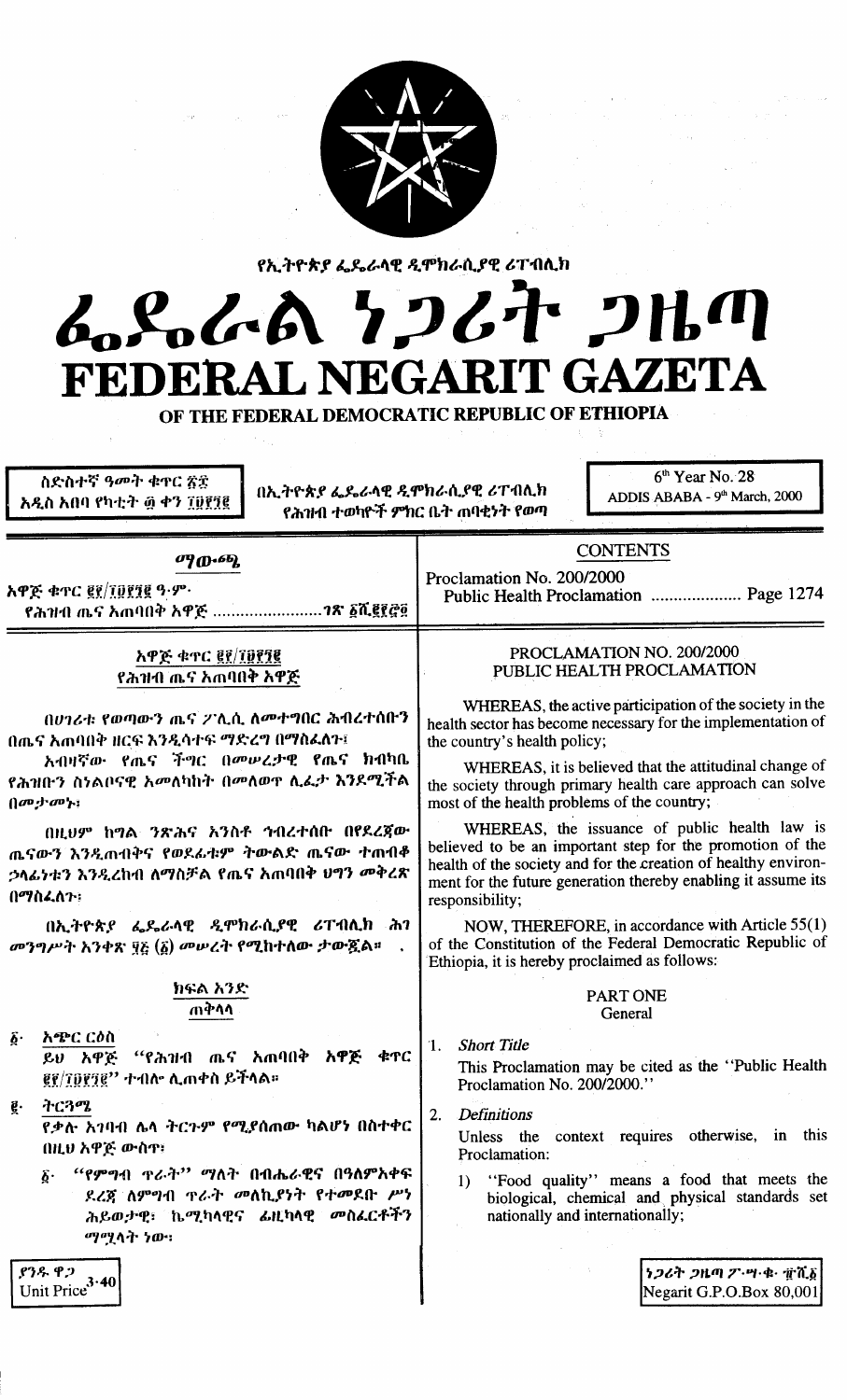- "ምግብ" ማለት ማንኛውም በከፊል ወይም በሙሉ  $\vec{e}$  . የተዘጋጀ ወይም በተሬነቱ ለሰው ምግብነት የሚውል ነገር፡ መጠዋ፥ የሚታኘክ ማስቲካ እንዲሁም **ምግ**ብን ለማምረት፡ ለማቀናበር፡ ለማዘጋጀትና ለማከም አስፈላ ጊነቱ ታምኖበት የታከለን ማንኛውንም ን**ዋረ** ነገር የሚያካትት ሆኖ ትንባሆን፥ ኮስሞቲክስንና ለመድኃኒ ትነት ብቻ የሚያገለግሉ ልዩ ልዩ ንጥረ ነገሮችን አይጨምርም፣
- "የጤና አጠባበቅ ባለሥልጣን" ማለት እንደአግባቡ ŕ. የጤና ጥበቃ ሚኒስቴር ወይም የብሔራዊ ክልላዊ መስተዳድር ወይም ተጠሪነቱ ለፌዴራሉ መንግሥት የሆነ ከተማ የጤና ቢሮ ነው፣
- "የምግብ ጭማሪ" ማለት እንደ ምግብ አካል ተቆዋሮ õ. ምግብን ለማጣፌዋ፥ ለማቅለም፥ ሳይበላሽ ለማቆየትና ለማሳመር የሚረዳ በምግብ ሳይ የማጨመር ማንኛውም ንዋረ ነገር ነው፣
- "ጤና" ማለት በበሽታ አለመያዝ ብቻ ሳይሆን ፍፁም  $\boldsymbol{\tilde{c}}$ . የሆነ የአካል፡ የአልምሮና የማኅበራዊ ኑሮ ዶሀንነት  $50 - 1$
- *"የሥራ ነ*ክ ጤና አጠባበቅ" ማለት በሥራ አካባቢ  $\overline{2}$ . የሚከሰቱ ወይም ከሥራ *ጋ*ር ግንኙነት ያላቸው ኬሚካላዊ፥ ፊዚካላዊና ሥነ ሕይወታዊ ጕጅ ንኖረ *ነገሮችን በመ*ከላከልና በመቆጣጠር ሥራተኞች ለአደ*ጋ* እንዳይ*ጋ*ለጡ በማድረግ **ሣይንሳዊ**፥ ቴክኖሎ ጆካዊና አስተዳደራዊ ዘዴዎችን በመጠቀም የሠራተ ኞችን ጤንነት ለመጠበቅ የሚያስችል **ሣይንስ ነው**፣
- "ሚኒስትር" ወይም "ሚኒስቴር" ማለት እንደቅደም  $\overline{\mathbf{z}}$ . ተከተሉ የጤና ተበቃ ሚኒስትር ወይም ሚኒስቴር  $5m$
- "የተጠረጠረ" ማለት በዚህ ህግ በተሰጡት ድንጋ Ĵ٠ ጌዎች መሠረት በጤና አጠባበቅ ባለሥልጣኖች አመለካከት ለተላላፊ በሽታ እንደተጋለጠ የሚቆ ጠርና *ያ*ለበትን በሽታ የማስተላለፍ ችሎታ ያለው ሰው ነው።
- *"ሥ*ልጣን የተሰጠው *;*ንላፊ" ማለት አግባብ ባለው  $\vec{y}$ . ሙያ በቂ ዕውቀት ያለው ሆኖ በአዋጁ የተሰጠውን ተግባር ለማከናወን በሚኒስቴሩ ወይም በክልል የጤና ቢሮ በጽሑፍ ሥልጣን የተሰጠው ማንኛውም ሰው ነው።
- "ህንፃ" ማለት ተንቃሳቃሽ ቤቶችን  $\mathbf{\hat{i}}$ . ጨምሮ ማንኛውም ጣራና ግድግዳ ያለው ቤት ወይም **መጠሲያ ነው።**
- "ያልታክም ፍሳሽ ቆሻሻ" ማለት ከኢንዱስትሪ፥  $\mathbf{i}\mathbf{\hat{b}}$ ከእርሻ ተቋማት እና እንደ ጨና ድርጅት፥ ትምህርት ቤት፡ ንግድ ድርጅት ከመሳሰሉ አገልግሎት ሰጪ ተቋማት በምርት ወይም በሥራ ሂደት በባዮሎጇካዊና በኬሚካላዊ ውህዶት ምክንያት የሚፈጠርና በሰው፥ በእንስሳትና በዕፅዋት ላይ የጨና ጠንቅ ወይም ጉዳት እንዳያስከትል በተለያዩ ሣይንሳዊ ዘዴዎች ሳይጣራ በቀዋታ ወደ ውሃ አካል፡ ዕጽዋት ወይም አፌር እንዲፌስ የተደረገ ፍሳሽ ማለት ነው፣
- $2)$ "Food" means any substance whether processed, semi-processed or raw which is intended for human consumption and includes drinks, chewing gum and any substance which has been used in the manufacture, preparation or treatment of food, but it does not include tobacco, cosmetics or substances used only as drugs;
- "Public Health Authority" means the Ministry of  $3)$ Health, or the Health Bureau of a Regional State or of a City accountable to the Federal Government;
- "Food Additive" means any substance added to  $4)$ food to improve its taste, color, preservation or appearance and which is considered to become a component of food;
- $5)$ "Health" means not only the absence of diseases but also the complete physical, mental and social well being of an individual:
- 6). "Occupational Health Care" means a science devoted to the application of scientific, technological and managerial principles to protect and control workers' health by preventing or reducing risks that may occur within working areas or relating to occupation due to chemical, physical or biological agents;
- "Minister" or "Ministry" means the Minister or  $\mathcal{D}$ Ministry of Health, respectively;
- "Suspected Person" means a person who is con-8) sidered, by Health Authorities, as provided in this Proclamation, as having been exposed to infection by a disease and is capable of communicating it;
- $9)$ "Inspector" means any person qualified with relevant field of studies, and authorized, in writing, by the Ministry or by Regional Health Bureau to perform the activities specified in the Proclamation;
- 10) "Building" means any kind of structure with wall and roof including any mobile structure made for shelter;
- 11) "Untreated liquid waste" means waste generated from industries, agricultural institutions, schools and commercial areas that undergo several changes due to biological and chemical reactions and which can affect the health of human beings, animals and plants when discharged, into water bodies, plants or soils, before treatment: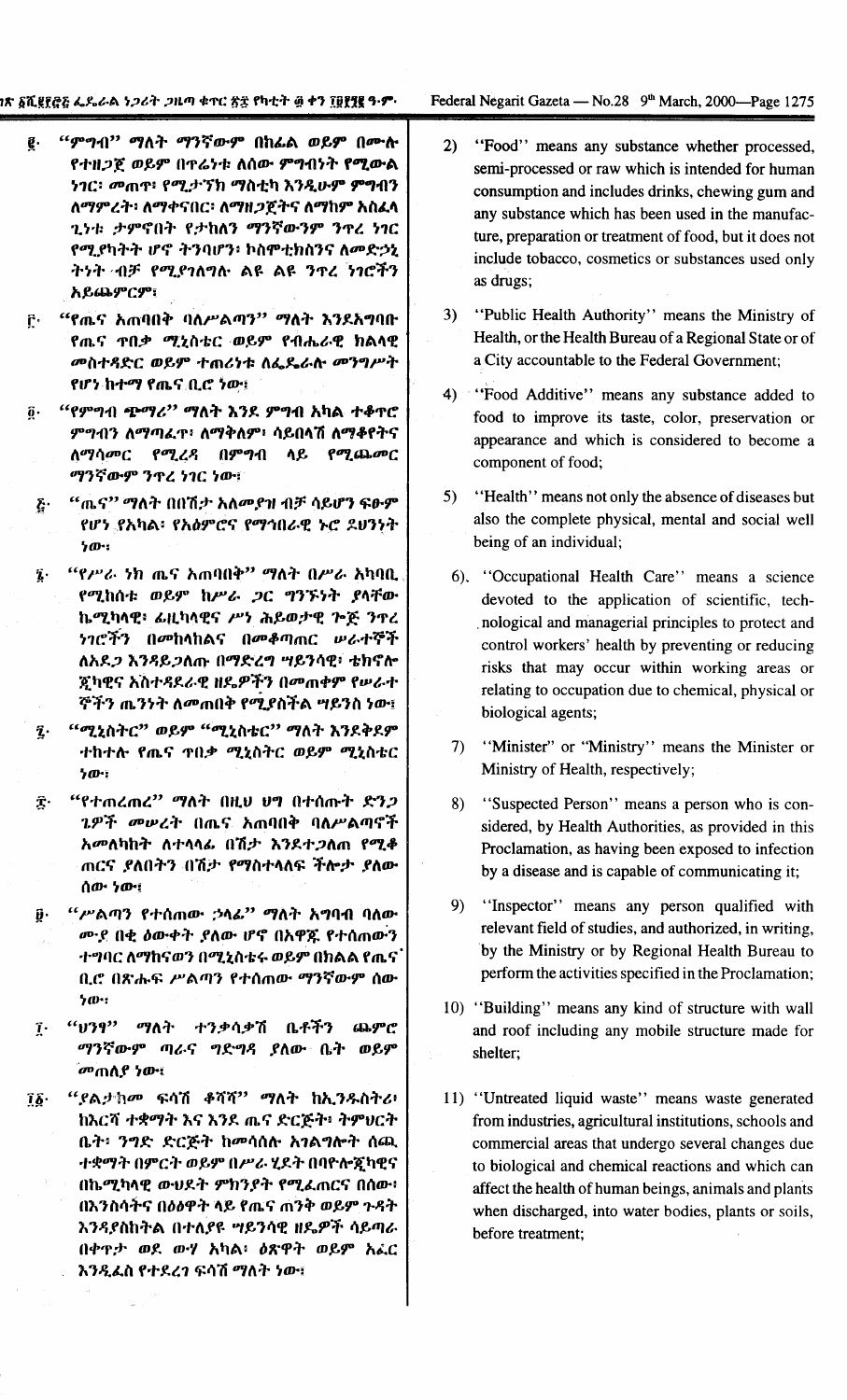connection with the commission of the illegal act;

|                           | "የመግቢያ ወይም የመውጫ በር" ማለት በንቢ ወይም<br>Îĝ∙<br>ወጪ ዕቃዎች፡ በመጓጓዣዎች ወይም ሰዎች ላይ<br>ቁጥጥር የሚደረግባቸው የጉምሩክ ኬላዎች ወይም<br>በሚኒስትሩ የሚወሰኑ ሌሎች ስፍራዎች ናቸው፤<br>"ሰው'' ማለት የተፈ <b>ዋሮ ሰው ወይም በሕ</b> ግ የሰውነት<br>ÎĈ∙<br>መብት የተሰጠው አካል ነው። |                                                         |    | 12) "Entrance or Exit port" means customs port or other<br>places designated by the Minister for control of<br>goods, transportations or persons entering into or<br>going out of the country;<br>13) "Person" means any physical or legal person.<br>PART TWO |
|---------------------------|---------------------------------------------------------------------------------------------------------------------------------------------------------------------------------------------------------------|---------------------------------------------------------|----|----------------------------------------------------------------------------------------------------------------------------------------------------------------------------------------------------------------------------------------------------------------|
|                           | ክፍል ሁለት                                                                                                                                                                                                       |                                                         |    | <b>Advisory Board</b>                                                                                                                                                                                                                                          |
|                           | ስለአማካሪ ቦርድ                                                                                                                                                                                                    |                                                         | 3. | <b>Establishment of Advisory Board</b>                                                                                                                                                                                                                         |
| ŗ.                        | የአማካሪ ቦርድ መቋቋም<br>ይህን አዋጅ በተገቢው ሁኔታ በሥራ ላይ ለማዋል እንዲቻል<br>አግባብ ያለውን የጤና አጠባበቅ ባለሥልጣን የሚያማክር                                                                                                                    |                                                         |    | There shall be established a Public Advisory Board<br>(hereinafter called "the Board") at the Federal and<br>Regional level for the purpose of advising the appropriate                                                                                        |
|                           | በፌዴራልና በክልል የጨና አማካሪ ቦርድ (ከዚህ በኋላ                                                                                                                                                                             |                                                         |    | health authority in the proper implementation of this                                                                                                                                                                                                          |
|                           | "ቦርጹ" እየተባለ የሚጠራ) አካል በዚህ አዋጅ ተቋቁሟል።                                                                                                                                                                          |                                                         |    | Proclamation.                                                                                                                                                                                                                                                  |
| $\overline{\mathbf{0}}$ . | የቦርዱ ሥልጣንና ተግባር                                                                                                                                                                                               |                                                         | 4. | Powers and Duties of the Board                                                                                                                                                                                                                                 |
|                           | ቦርዱ የሚከተሉት ሥልጣንና ተግባራት ይኖሩታል፤<br>በዚህ አዋጅ በተሸፈኑና የጨና አጠባበቅን በተመለከቱ<br>$\hat{\boldsymbol{\varrho}}\cdot$                                                                                                        |                                                         |    | The Board shall have the following powers and duties:<br>to advise the Health Authority on health matters<br>1)<br>specified in this Proclamation;                                                                                                             |
|                           | ጉዳዮች ላይ የጤና አጠባበቅ ባለሥልጣኑን ያማክራል፤<br>የሕዝብ ጨና አጠባበቅ እንቅስቃሴዎችን የሚያግዙ<br>ĝ.<br><b>ዋናቶችን አ</b> ዋንቶ ለጤና አጠባበቅ ባለሥልጣን                                                                                                |                                                         |    | to conduct studies and researches necessary for<br>2)<br>health activities and submit same to the public health<br>authority.                                                                                                                                  |
|                           | <b>ያ</b> ቀርባል፡<br>በጨና አጠባበቅ ባለሥልጣን የሚሰጡትን ሌሎች<br>Ĉ٠<br>ተግባሮች የከናውናል።                                                                                                                                          |                                                         |    | to perform such other activities as may be assigned<br>3).<br>to it by the public health authority.                                                                                                                                                            |
| $\tilde{L}$               | የቦርዱ ስብሰባ                                                                                                                                                                                                     |                                                         |    |                                                                                                                                                                                                                                                                |
|                           | ቦርዱ የራሱን የስብሰባ ሥነሥርዓት ደንብ ያወጣል።<br>$\vec{b}$ .                                                                                                                                                                |                                                         | 5. | Meetings of the Board<br>The Board shall issue its own rules of procedure of                                                                                                                                                                                   |
|                           | ከአባላቱ ከማማሽ በላይ ሲገኙ ምልዓተ ጉባዔ ይኖራል።<br>ĝ.                                                                                                                                                                       |                                                         |    | 1)<br>meetings;                                                                                                                                                                                                                                                |
|                           | የጉባዔው ውሳኔ በአብዛኛው ድምዕ ይወሰናል፥ ድምፁም<br>ŗ٠                                                                                                                                                                        |                                                         |    | 2) There shall be a quorum where more than half of the                                                                                                                                                                                                         |
|                           | እኩል ለእኩል የተከፈለ እንደሆነ ሰብሳቢው ወሳኝ<br>ድምዕ ይኖረዋል።                                                                                                                                                                  |                                                         |    | members are present.<br>Decisions shall be made by majority vote; in case of<br>3)                                                                                                                                                                             |
|                           | የቦርዱ አባላት የሥራ ዘመን ሦስት ዓመት ይሆናል።<br>$\boldsymbol{0}$ .                                                                                                                                                         |                                                         |    | a tie, the chairperson shall have a casting vote.<br>The term of office of members of the Board shall be<br>4)                                                                                                                                                 |
|                           | ክፍል ሦስት<br>ስለ ተቆጣጣሪ                                                                                                                                                                                           |                                                         |    | three years.                                                                                                                                                                                                                                                   |
|                           |                                                                                                                                                                                                               |                                                         |    | <b>PART THREE</b>                                                                                                                                                                                                                                              |
| $\mathbf{\hat{z}}$ .      | ተቆጣጣሪዎች ስለመሾም                                                                                                                                                                                                 |                                                         |    | Inspection                                                                                                                                                                                                                                                     |
|                           | የጤና አጠባበቅ ባለሥልጣን የዚህን አዋጅ ድን <i>ጋጌዎች</i> ና                                                                                                                                                                    |                                                         | 6. | <b>Appointment of Inspectors</b>                                                                                                                                                                                                                               |
|                           | በጤና አጠባበቅ ላይ የወጡ ሴሎች ሕሎችንና መመሪያዎችን                                                                                                                                                                            |                                                         |    | The Public Health Authority shall appoint qualified and                                                                                                                                                                                                        |
|                           | ለማስፈጸም አስፈላጊ ችሎታ ያላቸውን ተቆጣጣሪዎች<br>ይሾማል።                                                                                                                                                                       |                                                         |    | capable inspectors to implement the provisions of this<br>Proclamation and other laws and directives related with                                                                                                                                              |
| $\tilde{\mathbf{z}}$ .    | የተቆጣጣሪው ሥልጣንና ተግባር<br>ተቆጣጣሪው የሚከተሉት ሥልጣንና ተግባራት ይኖሩታል፤                                                                                                                                                        |                                                         |    | public health.                                                                                                                                                                                                                                                 |
|                           | ጤናን አደ <i>ጋ</i> ላይ ሊዋል የሚችል ሁኔታ ተፈዋሯል<br>$\boldsymbol{\delta}$ .<br>የሚያሰኝ በቂ ምክንያት ሲኖረው ወደ ማንኛውም ግቢ                                                                                                           |                                                         | 7. | Powers and Duties of the Inspector<br>The Inspector shall have the following powers and                                                                                                                                                                        |
|                           | ወይም ሀንፃ ይገባል፡ ፍተሻ ያካሂዳል፡                                                                                                                                                                                      |                                                         |    | duties:<br>to enter and inspect any premise which he has<br>1)                                                                                                                                                                                                 |
|                           | ተቆጣጣሪው ወደ ማንኛውም ግቢ በሚገባበት ጊዜ፤<br>ĝ.                                                                                                                                                                           |                                                         |    | sufficient reason to believe that there exists a                                                                                                                                                                                                               |
|                           | $\boldsymbol{\theta}$                                                                                                                                                                                         | <i>;</i> ንላፊንቱን ከመወጣት የሚያግደው ችግር ሊፌጠር                   |    | situation endangering public health;                                                                                                                                                                                                                           |
|                           |                                                                                                                                                                                                               | ይችላል የሚያሰኝ ምክንያት ሲኖረው ችግሩን<br>ለመከላከል የሚችል የፖሊስ ኃይል አብሮት |    | any Inspector entering any premise shall;<br>2)<br>(a) request a police support if he has reason to                                                                                                                                                            |
|                           | እንዲገኝ ይጠይቃል፣<br>ለ) -<br>ማሳየት ይኖርበታል፤                                                                                                                                                                          | ሥልጣን የተሰጠው መሆኑን የሚያሳይ መታወቂያ                             |    | believe that there exists a situation obstructing<br>the execution of his responsibility;                                                                                                                                                                      |
|                           | ሕግን በመጻረር የተፈጸመ ድርጊት ውጤት የሆነ ወይም<br>ŗ٠                                                                                                                                                                        |                                                         |    | present his identity card showing his authority;<br>(b)<br>to appropriate any article or material which is the                                                                                                                                                 |
|                           | ድርጊቱን ለመፈጸም ጥቅም ላይ የዋለ ወይም ማንኛውም                                                                                                                                                                              |                                                         |    | 3)<br>result of any act committed contrary to law or used                                                                                                                                                                                                      |
|                           | ከድርጊቱ አፌጻጸም ጋር ግንኙነት ያለውን መሣሪያ                                                                                                                                                                                |                                                         |    | for the commission of the illegal act or has any                                                                                                                                                                                                               |
|                           | ወይም ቁሳቁስ ወይም ዕቃ ይይዛል፤                                                                                                                                                                                         |                                                         |    | connection with the commission of the illegal act;                                                                                                                                                                                                             |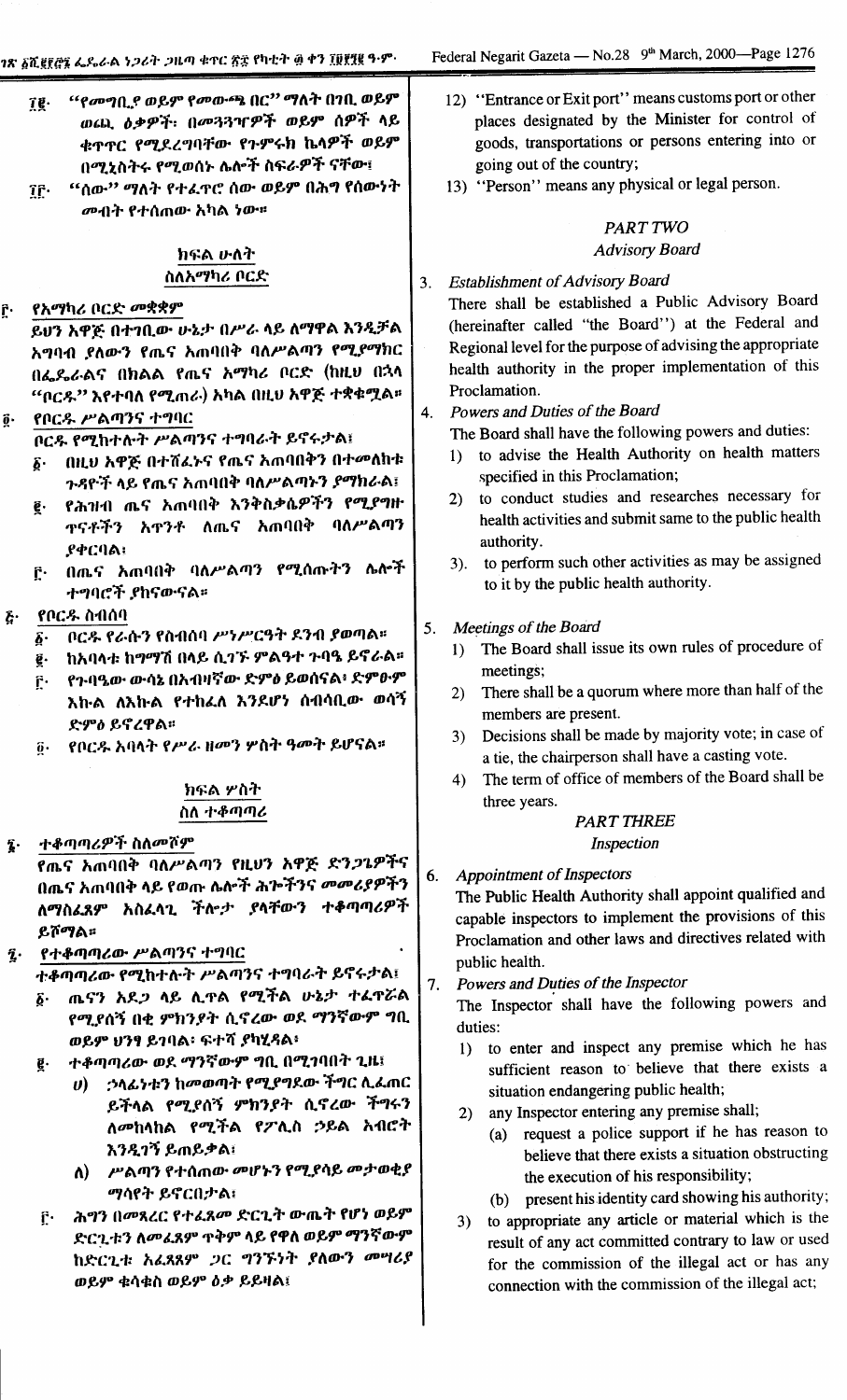- በዚህ አንቀጽ ንውስ አንቀጽ (i) መሠረት የያዛቸውን  $\vec{\bm{\theta}}$  . ቁሳቁሶች ወይም ዕቃዎች አስፈላጊ ለሚሆን ጊዜ በማቆየት፣
	- $\boldsymbol{v}$ በቁሳቁሶቹ ወይም በዕቃዎቹ ላይ ምርመራ *የካሂዳል፡*
	- በዚህ አዋጅ ወይም አግባብ ባለው ሕግ ድንጋ ለ) -ጌዎች መሠረት ለሚወሰደው ሕጋዊ እርምጃ በማስ ረጀነት ሊቀርብ የሚችል መሆኑን ያረጋግጣል፥
- $\mathbf{\tilde{c}}$ አስፈላጊ ሲሆን የሚገባበት ግቢ ወይም ሕንጻ ውስዋ የሚገኝ ማንኛውም ምርመራ የሚካሂድበት መሣሪያ፥ ቁሳቁስ ወይም ዕቃ በአጠቃላይ ወይም በተናጠል በቂ ለሆነ አስፈላጊ ጊዜ ሳይነካካ እንዲቆይ ለማዘዝ፥ ወይም ግቢው ወይም ሕንጻው ለተወሰነ ጊዜ ተዘግቶ እንዲቆይ ለማዘዝ ይችላል፡
- $\hat{\mathbf{z}}$ . ምርመራ ለማድረግ የሚያስፈልጉ ልኮችን ይወስዳል፥ ፎቶግራፎችን ያነሳል፡ ምዝገባዎችን ያካሂዳል፡
- አስፈላጊ ሲሆን በግቢው ወይም በሕንጻው ከሚገኝ ĩ. ማናቸውም መሣሪያ፡ ቁሳቁስ ወይም ዕቃ እንዲሁም ከግቢው ወይም ከአካባቢው አየር ናሙና ይወስዳል፡
- Ϋ́· በግቢው ወይም በሕንጻው የሚገኘው ማንኛውም መሣሪያ፡ ቁሳቁስ ወይም ዕቃ በጤና ላይ ጉዳት እንዲሁም የተለያዩ አደ*ጋዎች የሚያ*ስከትል ወይም ሊያስከትል የሚችል ነው የሚያሰኝ በቂ ምክንያት ሲኖረው ዕቃው ተለያይቶ እንዲቀመዋ ለማድረግና ጤናን ሊበክሉ የሚችሉ አላስፈላጊ ቁሳቁሶችም እንዲወንዱ ለማድረግ ይችላል። ሆኖም ዕቃውን የመለያየት እርምጃው በዕቃው ላይ ጉዳት የሚያደርስ መሆን የለበትም፤
- ለሚያካሂደው ምርመራ አግባብነት ያለው መረጃ ሊሰዋ į٠ ይችላል ብሎ የሚያምንበትን ማንኛውንም ሰው መረጃ እንዲሰጠው ለ**መጠየቅ ይ**ችላል፡፡
- ሥልጣን ባለው አካል ክስ እንዲመሥረት ያደርጋል፡፡  $\mathbf{r}$

### ክፍል አራት ስለጤና አጠባበቅ

#### ĝ. የምግብ ዋራት አጠባበቅ

- $\delta$ . ማንኛውም ምግብ ለጤና በማይስማማና ንጽሕናው ባልተጠበቀ ሁኔታ፡ ጠቃሚ ነገሮችን በሚለውዋ ዓይነት በመቀላቀል ወይም አግባብነት የሌለውን የምግብ ዋራት አጠባበቅ ደረጃን በማያሟላ መልኩ እንዲዘጋጅ፥ ወደ ሀገር እንዲገባ፡ እንዲከፋፌልና በማናቸውም መንገድ ለተጠቃሚ እንዲደርስ ማድረግ የተከለከለ ነው።
- ማንኛውም ምግብ እንደአግባቡ ደረጀውን የጠበቀ ę. የጥራት ማረጋገጫ መለያ ምልክት ሊኖረውና አስፈ ሳጊው የጤና አጠባበቅ ሲደረግለት ይገባል።
- ማንኛውም ሰው በሚያመርተው ወይም በሚያከፋፍለው ŕ٠ የምግብ ጨው ውስዋ ደረጀውን የጠበቀ አዮዲን ያለበት መሆኑን ማረጋገጥ አለበት።
- ማንኛውም ሰው የምግብ፡ የውኃ ዋራትንና የአየር እና  $\ddot{\mathbf{0}}$ . የዕጽዋት ብክለትን ለመከታተልና ለመቆጣጠር የሚያቋ ቁመውን የጤና አጠባበቅ ሳቦራቶሪ በተመለከተ ስለመ *ግሪያው ብቃትና ደረጀ ከጤና አ*ጠባበቅ ባለሥልጣንና አግባብነት ካለው አካል ፌቃድ ሳያገኝና ሳያስመዘግብ በሥራ ላይ ማዋል አይችልም።
- $4)$ to detain the articles or materials which he has appropriated in accordance with Sub-Article (3) of this Article and;
	- $(a)$ to conduct inspection on the articles or materials:
	- $(b)$ to make sure that the articles and materials will be used as evidence for the legal measures to be taken in accordance with this Proclamation or other appropriate provisions of other laws:
- $5)$ to order that any article, material or goods found in any premise he entered and which is under investigation shall be kept untouched, separately or together for a necessary period of time or that the premise or the building shall remain closed for a limited period of time:
- 6) to take measurements, photographs and make recordings necessary for investigation;
- 7). to take, where necessary, samples of articles, materials or goods from any premise or building. or any sample of air from within the premise or from the compound;
- 8) to cause the keeping separately of or the destruction of articles, materials or goods found in any premise or building where he or she has sufficient reason to believe that such goods are dangerous to health, or that they cause or can cause another danger; the measure of separation, however, should not result in the damage of such goods;
- $9)$ to request any information from any person which he believes can give any information relevant for his investigation:
- 10) to cause the institution of prosecution by the authorized organ.

### **PART FOUR Public Health**

- 8. **Food Quality Control** 
	- $1)$ It is prohibited to prepare, import, distribute, or make available to consumers any food which is unhygienic, contaminated, unwholesome  $\alpha$ mislabelled and does not meet the standards of food quality.
	- Any food intended for human consumption shall  $2)$ meet the standards of food quality and should be labelled and preserved in accordingly healthy manner.
	- $3)$ Any person who produces or distributes salt for human consumption shall ensure that it meets the standard requirement of iodine content.
	- Any person may not establish and use any laboratory  $4)$ for the follow-up and control of contamination of food, water, air and plants unless he is permitted and registered by the health authority and by the appropriate organ regarding the quality and standard of the instruments.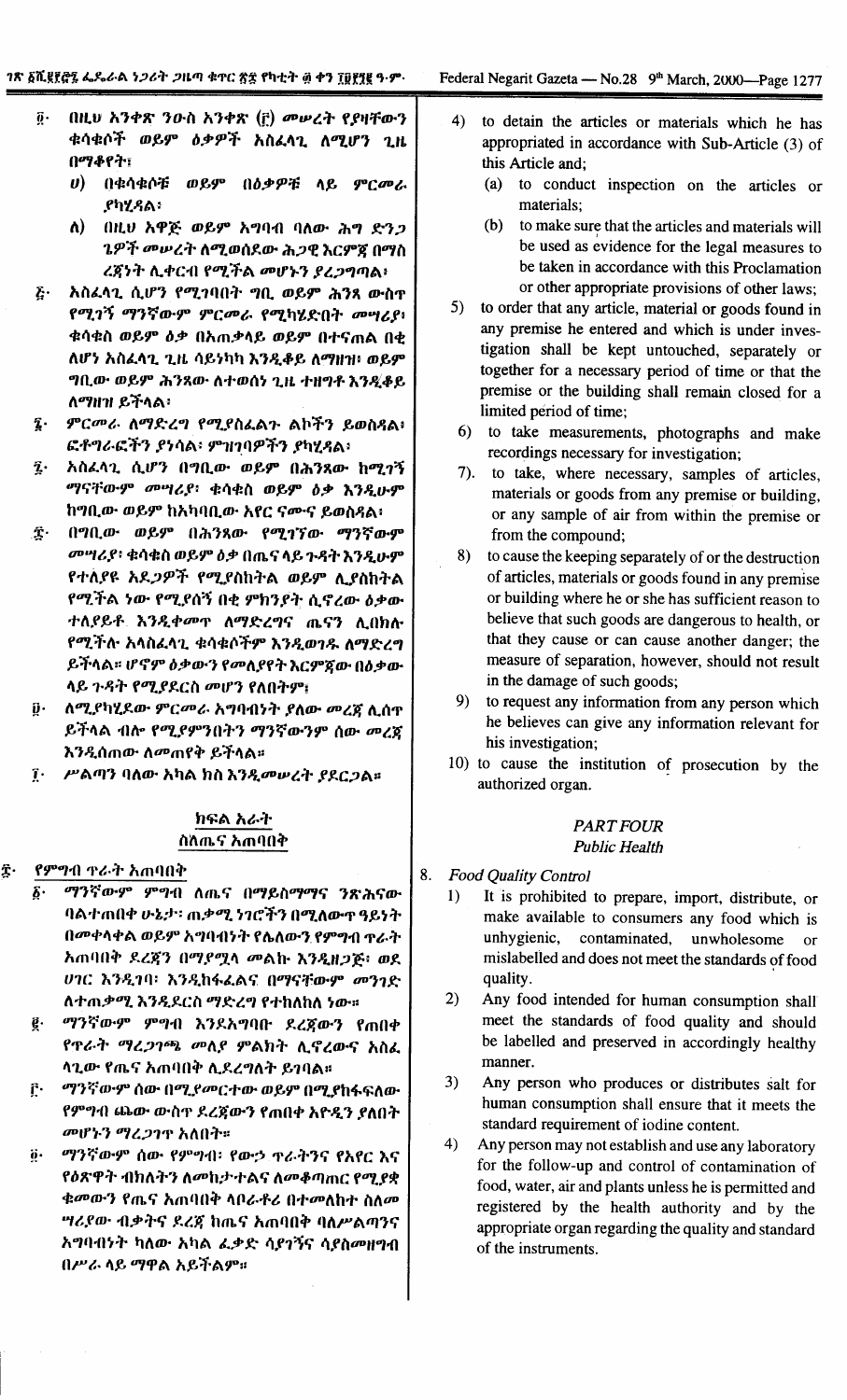#### የምግብ ጤና አጠባበቅ ደረጃን ስለመጠበቅ ij٠ 9. Food Standard Requirements ማንኛውም ለሰው ምግብነት የሚውል ምግብን በመሸዋ Any person engaged in any activity of selling, ወይም ለሽደጭ በማምረት ወይም በማከማቸት ወይም በማዘ producing for sale, storing, preparing or preserving ጋጀት ወይም ሳይበላሽ በማቆየት ሥራ ላይ የተሰማራ ሰው of any food intended for human consumption shall የሕብረተሰቡን ጨና ከመጠበቅ አኳያ በጨና ተበቃ ሚ/ር meet the standards set by the Ministry. የተቀመጠውን መስፈርት ማሚላት አለበት። ስለመጠዋ ውኃ ዋራት አጠባበቅ  $\mathbf{r}$ . Water quality control  $10.$ በጤና አጠባበቅ ባለሥልጣን ዋራቱ ካልተረጋገጠ  $\delta$ . 1) It is prohibited to give water supply service from በስተቀር የምንጭ፡ የጉድጓድና የቧንቧ ውኃ አገልግሎት springs, wells or through pipes unless its quality is *መ*ስጠት የተከለከለ ነው። verified by the Health Authority. ĝ. **ፕራቱ ያልተረጋገጠ የማዕድን ውኃም ሆነ የታሽገ ውኃ** 2) It is prohibited to import, produce or distribute to ወደ ሀገር ውስጥ በማስገባት ወይም በማምረት ለሕብረ the society bottled mineral water or plane water ተሰበ· ማደልና ማሰራጨት የተከለከለ ነው። unless its quality is verified. ከፍሳሽ ቆሻሻ ማጠራቀሚያዎች፣ ከማስረጊያዎች፥ Ĉ۰ 3) It is prohibited to discharge untreated liquid waste ከፍሳሽ ማብላሊያ ስፍራና ከኢንዱስትሪ የሚወጣውን generated from septic tanks, seepage pits, and ጤና የሚበክል ያልታከመ ፍሳሽ ቆሻሻ ወደ ውኃ አካላት industries into water bodies, or water convergen-ወይም ወደ ውኃ አካላት መገናኛዎች መልቀቅ የተከ ces. ለከለ ነው። ስለሥራ ነክ ጤና አጠባበቅ እና ስለመሣሪያ አጠቃቀም  $\vec{16}$ 11. Occupational Health Control and Use of Machinery ማንኛውም ሥራተኛን ቀጥሮ የሚያሥራ ሰው የሥራ ነክ Б. 1) Any employer shall ensure the availability of ጨና አጠባበቅ ማድረግ ይኖርበታል። occupational health services to his employees. ከመጠን በላይ ድምጽ በሚያሰማ ወይም በሚያወጣ ē. The use of any machinery or instrument which  $2)$ መሣሪያ መጠቀም የተከለከለ ነው። ይህን መሰል generates excessive noise is prohibited. Any per-*መግሪያ የሚ*ጠቀም ሰው የድምጽ መቀነሻ ማስገባት son who uses such machinery or instrument shall ይኖርበታል። install noise reducing apparatus or instrument. îĝ∙ ስለቆሻሻ አደደዝና አወጋገድ ማንኛውም ሰው ቆሻሻን ለጤንነት ጕጇ ባልሆነ ና. 12. **Waste Handling and Disposal** ሁኔታና ተለይቶ በተዘ*ጋ*ጀ ስፍራ ማከማቸት ይኖር Any person shall collect waste in a especially  $1)$ በታል። designated place and in a manner which does not ማንኛውም ሰው ደረቅ፡ ፍሳሽ ወይም ሌሎች ቆሻሻ ĝ. affect the health of the society. ዎችን አካባቢን ሊበክል በሚችል መልኩ ወይም 2) No person shall dispose solid, liquid or anyother በጤንነት ላይ ጉዳት በሚያደርስ ሁኔታ ማስወገድ waste in a manner which contaminates the environ-የለበትም። ment or affects the health of the society. ከሆስፒታል የሚወጡ ደረቅ፡ ፍሳሽ ወይም ሌሎች ŕ٠ ቆሻሻዎች በከፍተኛ ዋንቃቄ መያዝ አለባቸው፥ አወ*ጋ*ን 3) Any solid, liquid and other wastes generated from ዳቸው የጤና አጠባበቅ ባለሥልጣን የሚያወጣቸውን hospitals should be handled with special care and ደረጃዎች ማሟላት ይኖርበታል። their disposal procedures should meet the stan-የመጸዳጀ ቤት እንዲኖር ስለማድረግ ÎΓ. dards set by the public health authorities. ፩· ወማንኛውም ለሕንዘብ አገልግሎት የሚሰጥ ተቋም ወይም 13. **Availability of Toilet Facilities** ድርጅት ንጽሕናው የተጠበቀ በቂ የመጸዳኛ ቤት 1) Any institution or organization providing public የማዘጋጀትና ለደንበኞቹ ክፍት የማድረግ ግዴታ ይኖር service has the obligation to organize clean, በታል። ፪· ማንኛውም የከተማ አስተዳደር የሕዝብ መጸዳጀ ቤት adequate and accessible toilet facilities for its እንዲኖር የማድረግና ንጽህናውም ሁልጊዜ የተጠበቀ customers. መሆኑን የማረጋገጥ ኃላፊነት አለበት። 2) Any city administration is responsible to provide የመታጠቢያ ስፍራዎችንና የመዋኛ ገንዳዎችን ስለመቆ Ţĝ∙ public toilet and ensure its cleanliness. ጣጠር አግባብ ካለው የጤና አጠባበቅ ባለሥልጣን ፈቃድ δ. 14. **Control of Bathing Places and Pools** ካልተኀኘ በስተቀር ማንኛውም ሰው የሕዝብ

መታጠቢያ ስፍራ ወይም የመዋኛ 1ንዳ አዘጋጅቶ

የሕዝብ መታጠቢያ ወይም የመዋኛ በታ አዘጋጅቶ

አገልግሎት የሚሰዋ ማንኛውም ሰው አገልግሎቱን

ግልጽ የሆነ የቆዳ ሕመም ወይም ቁስል ላለባቸው ሰዎች

ለሕዝብ አገልግሎት ሊሰዋ አይችልም።

መፍቀድ የለበትም።

ĝ.

- 1) No person shall provide a public bathing place or swimming pool service unless authorized by appropriate health authority.
- 2) Any person providing a public bathing or swimming pool may not allow his service to persons with physically visible skin disease or lesions.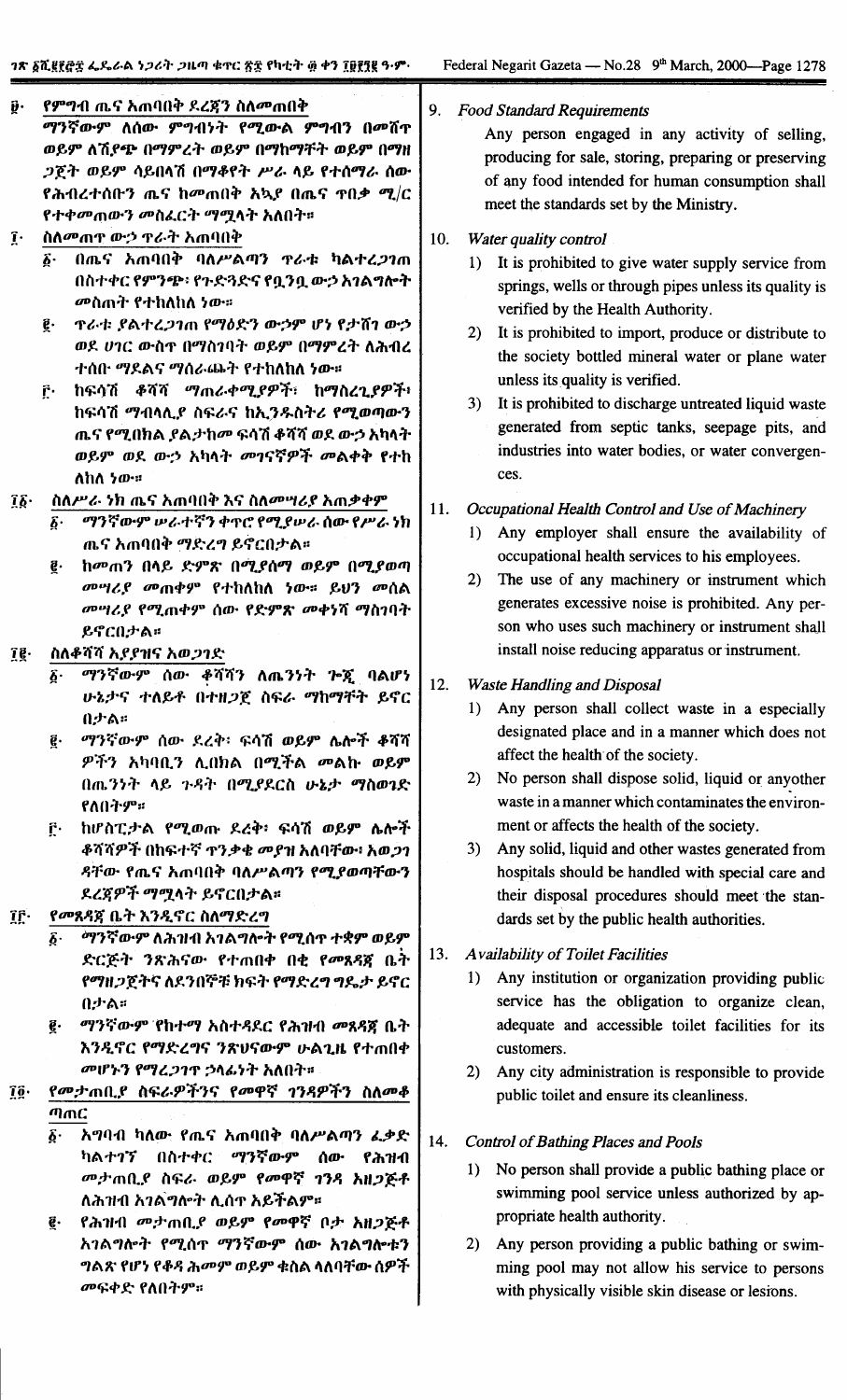f٠. አማባብ ባለው የጤና አጠባበቅ ባለሥልጣን ካልተ ፈቀደ በስተቀር ማንኛውም ሰው የተፈዋሮ እንፋሎት *መታ* ጠቢያ ወይም የፍልውሀ አገልግሎት ሲሰዋ አይችልም።

### አስከሬንን ስለማስወገድ Ĩξ·

- አስከሬንን ለመቅበር ወይም ለማቃጠል ከተፈቀደው ች• ቦታ በስተቀር ማንኛውንም አስከሬን ወይም አጽም መቅበር ወይም ሚቃጠል የተከለከለ ነው።
- *ጉዳ*ዩ በሚመለከተው የጤና አጠባበቅ ባለሥልጣን ę. ካልተፈቀደ በስተቀር ማንኛውንም አስከሬን ቆፍሮ ማውጣት ወይም በማንኛውም ሁኔታ እንዲጋለጥ ማድረግ የተከለከለ ነው።
- $\mathbf{a}$ በመግቢያና መውጫ በሮች ስለሚደረግ የጤና አጠባበቅ ቁዋዋር
	- ማንኛውም መንገደኛ በተፈቀደለትና በታወቀ የመግ  $\boldsymbol{\delta}$ . ቢያና መውጫ በር ወደ ሀገር ሲገባና ከሀገር ሲወጣ ፣ ሀገሪቱ በተቀበለቻቸውና በተግባር ባዋለቻቸው ዓለም አቀፍ የጤና አጠባበቅ መስፌርቶች መሠረት የሚጠየ ቀውን ክትባት የመውሰድ፡ የክትባት ደብተር የመያዝና ለሚመለከተው የጤና ኃላፊ የማሳየት ፣ በተላላፊ በሽታ ሲጠረጠር ስምርመራ የመተባበር ግዴታ አለበት።
	- ą. ተገበ. የሆነ የጤና ማስረጃ ያልያዘን ወይም መቅሰፍት ሊያመጣ የሚችል ወረርሽኝ ካለበት ቦታ የመጣ ወይም የተጠረጠረ ሰው ወደ ሀገር እንዳይገባ ሊታገድ ይችላል።
	- ማንኛውም የመግቢያና የመውጫ በር ባለሥልጣን ŕ٠ የተጠረጠረ ሰው ሲያጋዋመው ወዲየውኑ በአቅራ ቢያው ለሚገኝ ጤና ድርጅት የማሳወቅ ግዴታ አለበት።
	- የጤና ምስክር ወረቀት ሳይዝና መከላከያ ሳይበጅለት  $\ddot{\bm{\theta}}$ . እንስሳትን ከመንገዶኛ *ጋ*ር ቀላቅሎ ማጓጓዝ የተከለከለ  $5m$

#### ĩź. ስለተላላፊ በሽታዎች

- ማንኛውም ሰው በአቅራቢያው የተላላፊ በሽታን δ. መኖር ወይም መከሰት ባወቀ ጊዜ ይህንኑ በቅርቡ ሳለው የጤና አገልግሎት ተቋም ወዲያውኑ የማሳወቅ ግዴታ አለበት። የጤና ተቋሙም አስፈላጊውን እርምጀ እየወሰደ ለጤና አጠባበቅ ባለሥልጣን ወዲያውኑ ማስታወቅ ይኖርበታል።
- ማንኛውም የተጠረጠረ ሰው ለምርመራና ለሕክምና g. ወይም ለክትባት ፌቃደኛ መሆን አለበት።
- i٠, ሚኒስቴሩ የወረርሽኝ በሽታ ሲከሰት እንደአስፈላጊነቱ ወደ ተወሰኑ ሀገሮች የሚደረግ ጉዞን የመከልከል ፡ በበሽታ በተጠቁ ወይም ይጠቃሉ ተብለው በሚታሰቡ አካባቢዎች የሚደረጉ እንቅስቃሴዎችን የመገደብ ፣ ት/ ቤቶችን ወይም የሕዝብ መዝናኛ ሥፍራዎችን የመዝጋት እና በወረርሽኝ በሽታ የተያዙ ሰዎችን ከሥራ ቦታቸው ለተወሰነ ጊዜ የማግለልና ሌሎች *ተመ*ሳሳይ እርምጃዎችን ሊወስድ ይችላል፡፡
- ተላላፊ በሽታዎችን ስለመከላከልና ስለመቆጣጠር ğ. ዝርዝር ጉዳይ ይህን አዋጅ መሥረት በማድረግ በሚወጣው ደንብ ይወሰናል።

3) No person shall provide a natural steam bathing or hot spring service unless authorized by the appropriate health authority.

#### 15. **Disposal of Dead Bodies**

- 1) It is prohibited to bury or burn a dead body or human remains in the places other than that are allowed for such burial or burning.
- 2) It is prohibited to exhume or expose in any wany a dead body without authorization of the appropriate health authority.

#### 16. **Control at Entrance and Exit Ports**

- 1) Any passenger coming to Ethiopia or leaving Ethiopia is obliged to take vaccination required for international passengers and to show his certificate whenever requested by the concerned health offices and, where suspected of any communicable disease, to cooperate for medical examination.
- 2) Any person coming from an epidemic area may not be allowed to enter Ethiopia unless he possesses a valid certificate.
- 3) Any port authority has the duty to report any suspected passenger of any communicable disease to the nearest health office.
- 4) It is prohibited to transport animals, without vaccination and valid certificate, together with passengers.

#### 17. **Communicable Diseases**

- $1)$ Any person who happens to know the existence of communicable disease in his/her vicinity has the duty to report immediately to the nearest health service institution. The institution receiving the report has to take the necessary measures and report to the appropriate health authority.
- 2) Any suspected person of any communicable disease shall cooperate for medical examination or vaccination.
- 3) The Ministry shall have the power to restrict movements to certain countries, or to the areas where there is epidemic, or to close schools or recreational areas, or to remove workers with communicable diseases from their working places, and to take other similar measures whenever an epidemic occurs.
- The prevention and control of communicable 4) diseases shall be regulated by the regulations issued in accordance with this proclamation.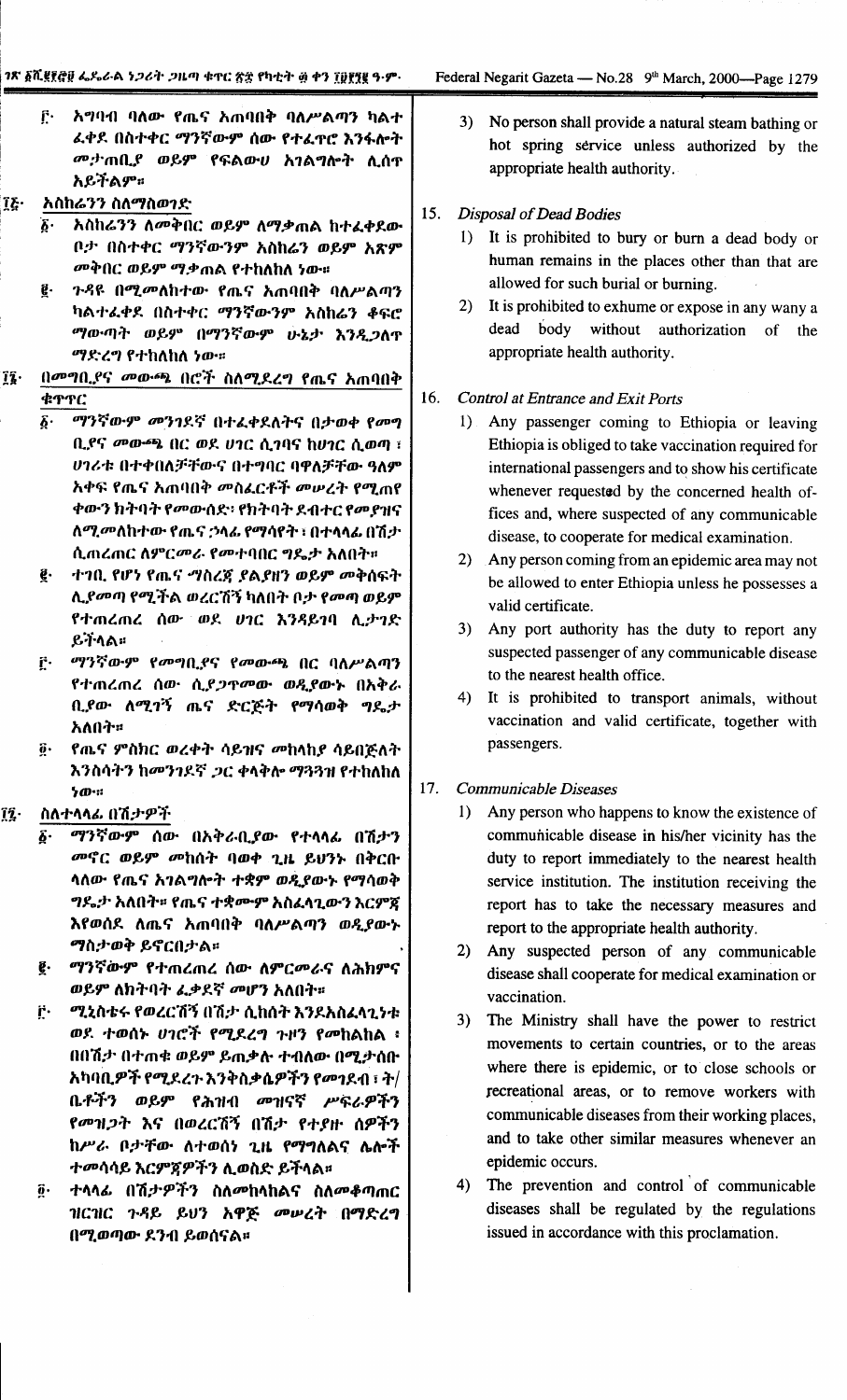- ለማንባታ ሥራዎች ፣ ቅድመና ድህረ የጤና አጠባበቅ ĩÎ. ፌቃድና ምዝገባ ስለማስፌለጉ
	- ለሕዝብ አገልግሎት የሚውሉ ህንጻዎች ግንባታ የሚያ ភ. ካሂድ ማንኛውም ሰው ከማንባታው ዕቅድ አንስቶ እስከ ግንባታው ፍጻሜ ድረስ በዚህ አዋጅ መሠረት በሚወጣው ደንብና መመሪያ መሠረት ከጨና አጠባበቅ ባለሥልጣን አስፈላጊውን ፌቃድ የማግ *ኘትና የመመዝገ*ብ ግዴታ አለበት።
	- ማንኛውም ሰው የመኖሪያ ቤት፥ የማምረቻና የአገል ą. ግሎት መስጫ ድርጅት ወይም ተቋም ሲገነባ የመጸዳጀ ቤት አብሮ መሥራት ይኖርበታል።

### ክፍል አምስት ልዩ ልዩ ድንጋጌዎች

Îÿ∙ የመተባበር ግዴታ

> ማንኛውም ሰው ለዚህ አዋጅ ድንጋጌዎች አፈጻጸም የመተ ባበር ግዴታ አለበት።

ቅጣት ፳٠

> በወንጀለኛ መቅጫ ሕግ ከባድ ቅጣት የሚያስቀጣ ካልሆነ በስተቀር፡

- የዚህን አዋጅ አንቀጽ ፱ የተጻረረ ማንኛውም ሰው  $\boldsymbol{\delta}$ . ከ፪ሺ፩፻ እስከ ፩ ሺ ብር በሚደርስ የንንዘብ መቀጮ ይቀጣል።
- ለቆሻሻ ማከማቻነት ከተቀመጡ ማከማቻዎች ውጭ ĝ. አካባቢን ሊበክል በሚችል መልክ ወይም በጤንነት ላይ ጉዳት ሊያደርስ በሚችል ሁኔታ ቆሻሻን ያስወንደ ማንኛውም ሰው ከሦስት ወር እስከ ሦስት ዓመት በሚደርስ እስራት እና ከ፩ሺ እስከ ፱ሺ ብር በሚደርስ የገንዘብ መቀጮ ይቀጣል።
- የዚህን አዋጅ አንቀጽ ፲፩ ንውስ አንቀፅ  $(\tilde{g})$  እና  $(\tilde{g})$ ŕ٠ በመጻረር የወንጀል ድርጊት የፈጸመ ማንኛውም ሰው ከ፩ሺ እስከ ፬ሺ ብር በሚደርስ የገንዘብ መቀጮና ከአንድ ወር እስከ አንድ ዓመት በሚደርስ እስራት ይቀጣል።
- የዚህን አዋጅ አንቀጽ ፲፬ በመጻረር ወንጀል የፈጸመ  $\boldsymbol{\hat{o}}\cdot$ ማንኛውም ሰው ከ፩ ሺ እስከ ፩ ሺ ብር በሚደርስ የገንዘብ መቀጮ እና ከአንድ ወር እስከ ስድስት ወር በሚደርስ እስራት ይቀጣል።
- የዚህን አዋጅ አንቀጽ ፲፯ በመጻረር ወንጀል የፈጸመ  $\boldsymbol{\tilde{c}}$  . ሰው ከ፩፻ እስከ ፫ ሺ ብር በሚደርስ የገንዘብ መቀጮ ይቀጣል።
- የተሻሩና ተፈጸሚነታቸው የሚቀዋል ሕጕች ፳፩∙
	- ከዚህ በታች የተመለከቱት ሕጕች በዚህ አዋጅ δ. ተሽረዋል፣
		- የሕዝብ ጤና ተበቃ አዋጅ ቁተር ፳፯/፲፱፻፴፬፤ እና  $\boldsymbol{\theta}$
		- ለ) የሕዝብ ጤና ተበቃ አዋጅ ቁተር ፺፩/፲፱፻፴፱።
	- በአዋጅ ቁጥር ፳፯/፲፱፻፴፬ እና በአዋጅ ቁጥር ĝ. ፺፩/፲፬፻፴፩ መሠረት የወጡ ደንቦች ከዚህ አዋጅ *ጋ*ር እስካልተቃረኑና በሌሎች ደንቦች እስኪተኩ ድረስ ተፈጸሚነታቸው ይቀጥላል።
- ደንብ የማውጣት ሥልጣን ፳፪∙
	- የሚኒስትሮች ምክር ቤት ለዚህ አዋጅ አፈጻጸም ደንብ ለማውጣት ይችላል።
- Federal Negarit Gazeta No.28 9<sup>th</sup> March, 2000—Page 1280
- 18. The Requirement of Health Permit and Registration Before Resumption and After Completion of Construction
	- 1) Any person constructing buildings for public services has the obligation to get the necessary permit from and get registered by appropriate health authority beginning from planning to the completion of his construction in accordance with the regulations and directives issued pursuant to this Proclamation.
	- 2) Any person constructing houses, production facilities, and public service enterprises, or institutions has the duty to include toilet facility.

### **PART FIVE**

### **Miscellaneous Provisions**

19. **Obligation to Cooperate** 

> Any person shall have the obligation to cooperate for the implementation of the provisions of this Proclamation.

### 20. Penalty

Unless the Penal Code provides a more severe penalty:

- $1)$ any person who violates Article 9 of this Proclamation shall be punishable with fine from Birr 2500 up to 5000.
- $2)$ any person who disposes waste outside a garbage container in a manner that can cause the contamination of the environment or can create a health hazard, is punishable with simple imprisonment from three months to three years and with fine from Birr 1000 up to 9000.
- 3) any person who violates Article 11 Sub Articles (1) and (2) of this Proclamation shall be punishable with fine from Birr 1000 up to 9000 and with simple imprisonment from one month to one year.
- $4)$ any person who violates Article 14 of this Proclamation shall be punishable with fine from Birr 1000 upto 5000 and with simple imprisonment from one month up to six months.
- any person who violates Article 16 of this  $5)$ proclamation shall be punishable with fine from Birr 500 up to 3000.
- 21. Repealed and Applicable Laws
	- $1)$ The following laws are hereby repealed:
		- (a) Public Health Proclamation No. 26/1942; and (b) Public Health Proclamation No. 92/1947.
	- 2) Regulations issued under Proclamation No.26/1942 and Proclamation No.91/1947 shall remain applicable as long as they are not inconsistent with this Proclamation.
- $22.$ Power to issue Regulations
	- The Council of Ministers may issue regulations for  $1)$ the implementation of this Proclamation.